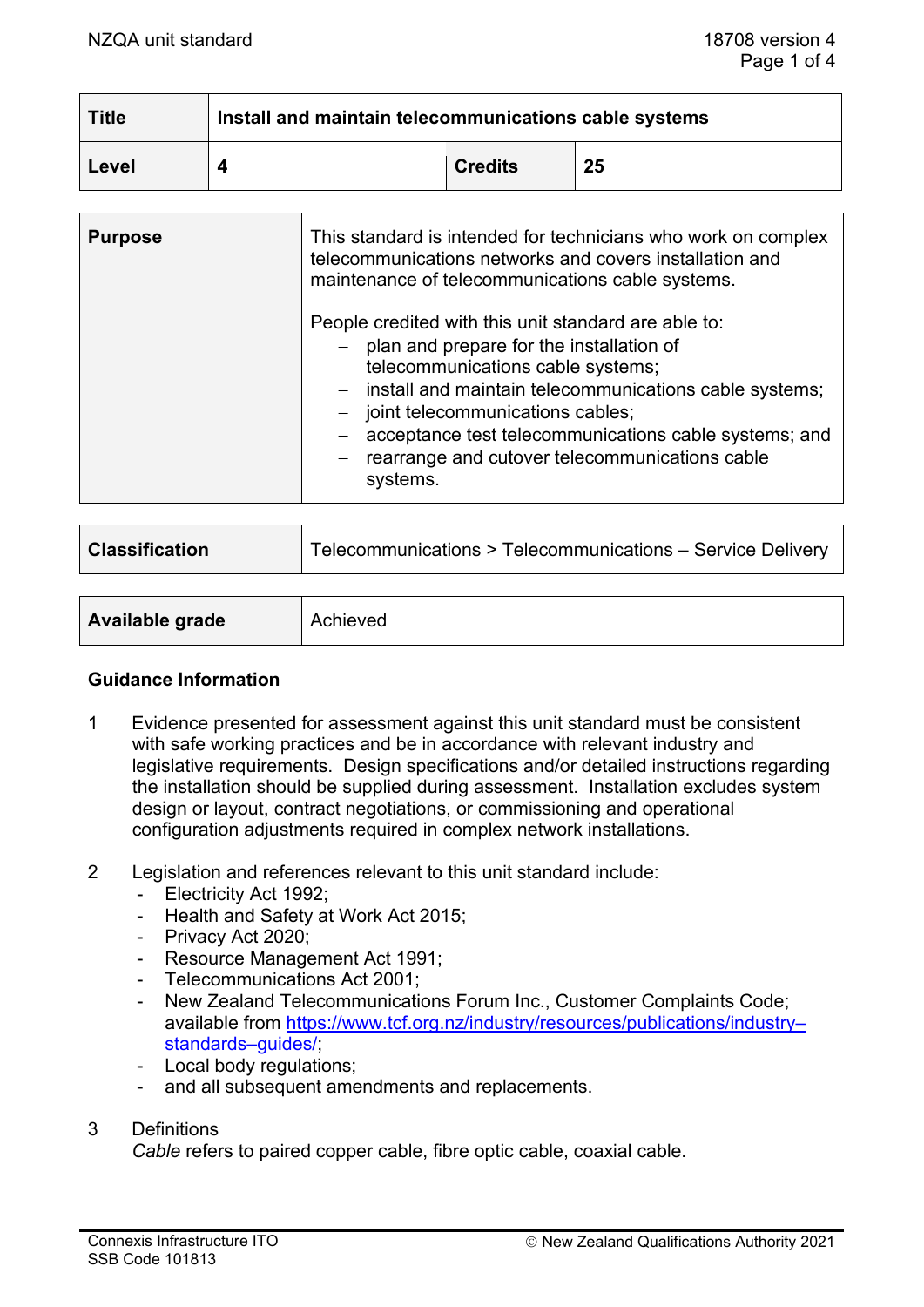*Cable systems* refer to one or more sections of cable with access terminations at each end, and all intermediate plant and equipment necessary for the successful transmission of signals. Typical intermediate plant and equipment includes joint enclosures, manholes, poles, amplifiers, regenerators, repeaters, pressurisation plant, power feeding, organisers, and terminal frames.

*Complex* refers to three or more components and/or services used together in networks or enterprise solution systems.

*Industry requirements* refer to relevant policies, processes, methodologies, industry codes of practice, site specific health and safety plans, standard operating procedures, quality plans, work plans, traffic management plans, contract work programmes, job safety analysis, safe work method statements, job instructions, manufacturer's requirements, contract specifications, manuals, and procedural documents.

*Specifications* refer to detailed job specifications, drawings, instructions, manufacturer's specifications and instructions or any employer or company specifications.

# **Outcomes and performance criteria**

### **Outcome 1**

Plan and prepare for the installation of telecommunications cable systems.

### **Performance criteria**

- 1.1 Project instructions are evaluated to establish the scope and timing of the installation work.
- 1.2 Installation plans are developed in terms of available resources, required materials, timing, and site access and details are agreed with customer.
- 1.3 Materials are drawn from stock or purchased and delivered to site.

### **Outcome 2**

Install and maintain telecommunications cable systems.

### **Performance criteria**

- 2.1 The fitting, mounting, location, and positioning of hardware is in accordance with project instructions.
	- Range may include but is not limited to cable trays, ducting, terminating blocks, cabinets, frames, connectors, catenary wiring, bolts, clamps, stays, pole zones, wind loading factors, minimum approach distances; evidence of 10 items of hardware is required.
- 2.2 Cabling is installed.
- 2.3 Documentation of installation progress is maintained.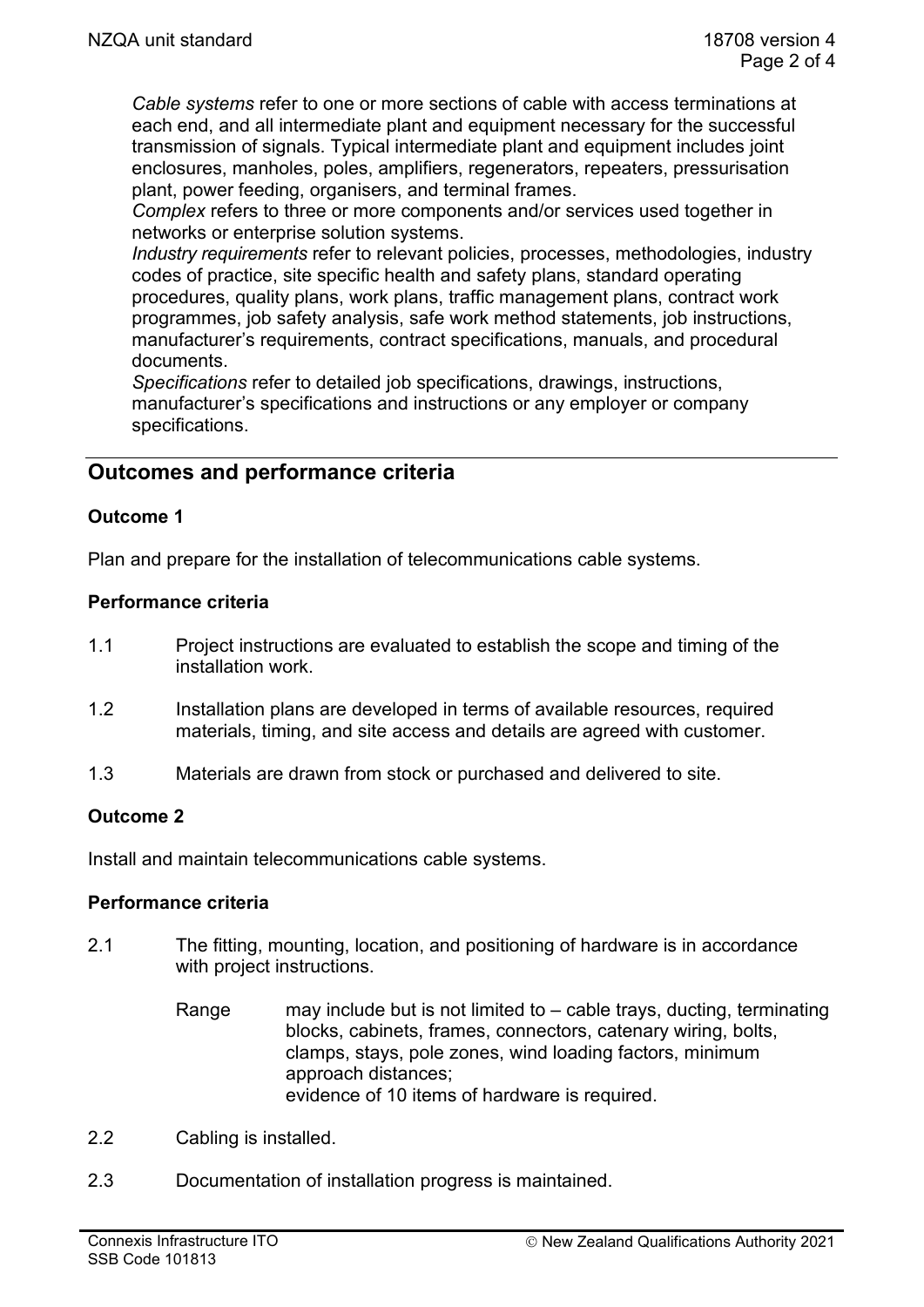2.4 Drawings are marked up.

# **Outcome 3**

Joint telecommunications cables.

Range paired cable, coaxial cable, optical fibre cable. evidence of two types of cable is required.

### **Performance criteria**

- 3.1 Jointing materials are drawn from stock or purchased and delivered to site.
- 3.2 Cables are prepared for jointing in accordance with specifications.
- 3.3 Conductors or fibres are identified and jointed in accordance with specifications.
- 3.4 Conductor and screen continuity are established in accordance with specifications.
- 3.5 Earth bonding is established in accordance with specifications.

Range housings, frames, end of line taps, cable support strands, sheaths.

3.6 Joints are closed, sealed, and, where appropriate, pressurised and pressure tested in accordance with specifications.

# **Outcome 4**

Acceptance test telecommunications cable systems.

### **Performance criteria**

- 4.1 Visual inspection confirms that all specified items have been installed.
- 4.2 Testing confirms that cabling interconnections are to the specified terminations, and that the system performs according to specification.
- 4.3 Test results are recorded in accordance with specifications and project instructions.

# **Outcome 5**

Rearrange and cutover telecommunications cable systems.

### **Performance criteria**

- 5.1 Project instructions are evaluated to establish the scope, sequence, and timing of the cutover.
- 5.2 Materials are purchased or drawn from stock and delivered to site.